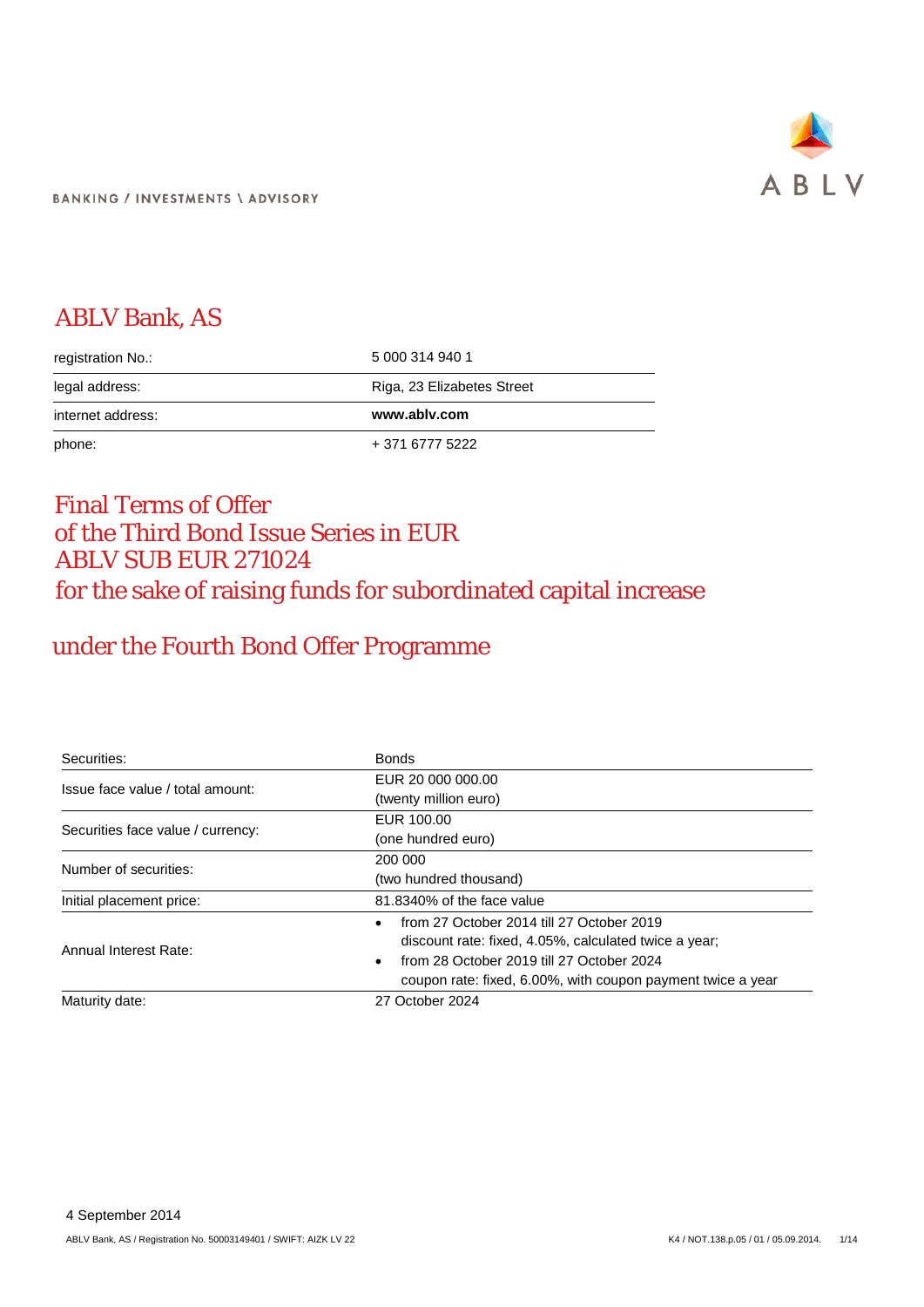# TABLE OF CONTENTS

| 2. |  |
|----|--|
| 3. |  |
| 4. |  |
| 5. |  |
|    |  |
| 7. |  |
| 8. |  |
|    |  |
|    |  |

Appendixes include the Bond issue summary and the sample order form to be submitted by the Investor to conclude the financial instruments transaction.

Appendix 1: Bond issue summary.

Appendix 2: "Financial Instrument' Trade Order" form.

The Final Terms are prepared in accordance with the requirements of paragraph 4 of article 5 of the Directive 2003/71/EC of the European Parliament and of the Council.

The Final Terms shall be read together with ABLV Bank, AS, Base Prospectus of the Fourth Bond Offer Programme. The Base Prospectus is published at the Issuer's home page **www.ablv.com**. Full information on the Issuer and the Bond issue can be only obtained reading the Base Prospectus together with the Final Terms. The Bond issue summary is appended to these Final Terms.

#### **Notice**

Before making a decision on investing in the Bonds, any Investor shall independently and, if necessary, engaging an advisor, generally assess the information provided in the Base Prospectus and these Final Terms.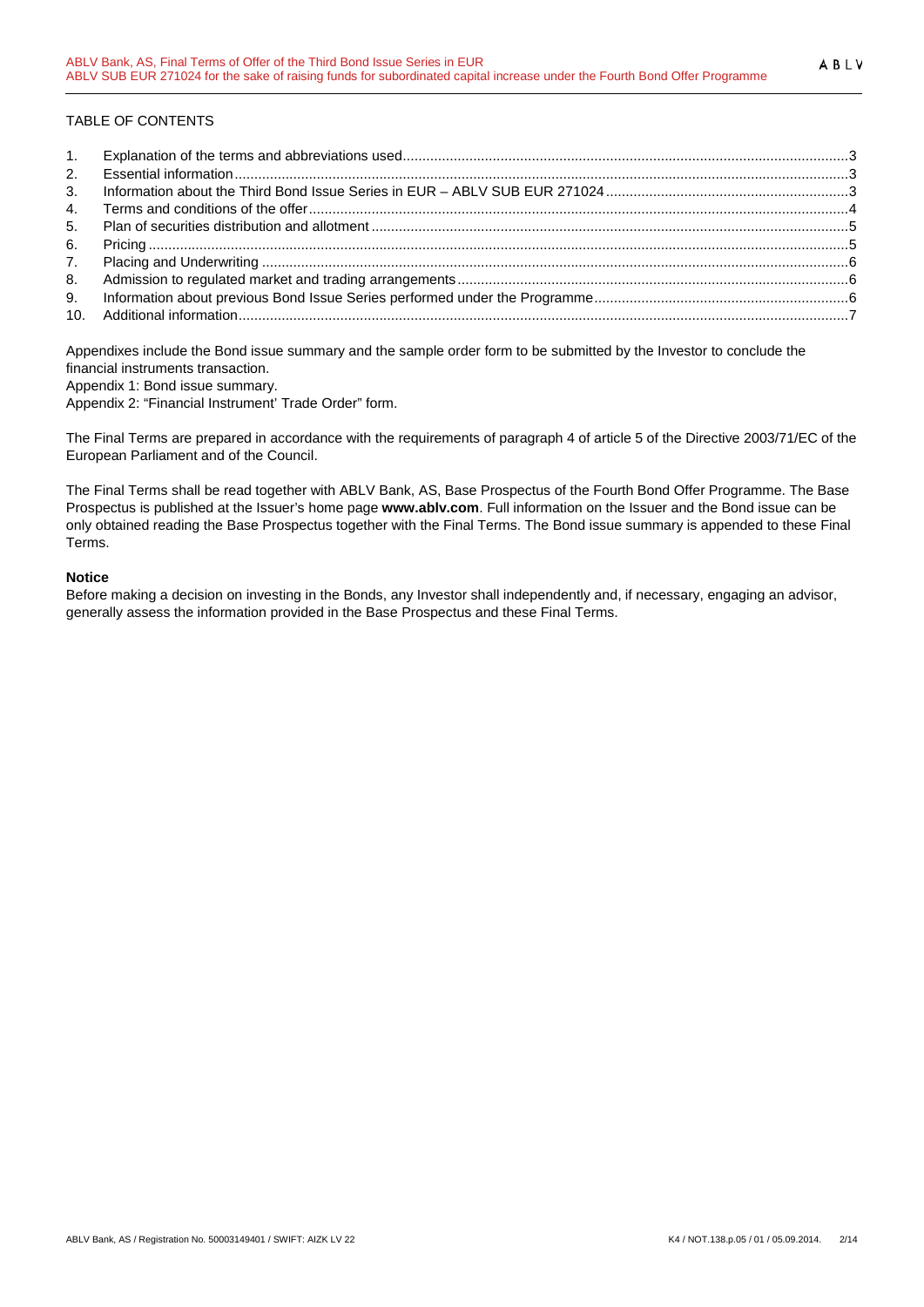<span id="page-2-0"></span>**Third Bond Issue Series in EUR** or **ABLV SUB EUR 271024** – the Bonds that are issued pursuant to ABLV Bank, AS, Base Prospectus of the Fourth Bond Offer Programme and these Final Terms of Offer.

**Note:** The other terms and abbreviations used correspond to those included in the Base Prospectus.

#### <span id="page-2-1"></span>**2. Essential information**

- 2.1. Interest of natural and legal persons involved in the issue / offer N/A
- 2.2. Reasons for the offer

Objective of the Third Bond Issue Series in EUR shall be raising of funds for formation and increase of the ABLV Bank subordinated capital.

The Issuer informs the Investor that in case of the Issuer's insolvency the Investor's claims to the Issuer arising out of the Bonds will be satisfied after claims of all other creditors, but before satisfying claims of the shareholders.

#### <span id="page-2-2"></span>**3. Information about the Third Bond Issue Series in EUR – ABLV SUB EUR 271024 (under the Fourth Bond Offer Programme)**

| Issuer:                                       | ABLV Bank, AS                                                             |
|-----------------------------------------------|---------------------------------------------------------------------------|
| Securities:                                   | Bonds                                                                     |
| ISIN:                                         | LV0000801520                                                              |
| Type of securities:                           | In bearer form                                                            |
| Class of securities:                          | Without restraint on alienation                                           |
| Collateral:                                   | Not secured with pledge                                                   |
| Depository:                                   | Joint stock company Latvian Central Depository                            |
|                                               | Stock Exchange NASDAQ OMX Riga                                            |
| Regulated market:                             | Baltic list of debt securities                                            |
| Currency of the Bond issue:                   | EUR (euro)                                                                |
| Face value / total amount of the Bond issue:  | EUR 20 000 000.00 <sup>1</sup>                                            |
|                                               | (twenty million euro)                                                     |
| Bond Face Value:                              | EUR 100.00                                                                |
|                                               | (one hundred euro)                                                        |
| Number of the Bonds:                          | 200 0001                                                                  |
|                                               | (two hundred thousand)                                                    |
|                                               | from 27 October 2014 till 27 October 2019:                                |
| <b>Annual Interest Rate:</b>                  | discount rate: fixed, 4.05%, calculated twice a year                      |
|                                               | from 28 October 2019 till 27 October 2024:                                |
|                                               | coupon rate: fixed, 6.00%, with coupon payment twice a year               |
| Date of the Interest Income calculation:      | 5 working days before the Interest Income payment date                    |
|                                               | • from 27 October 2014 till 27 October 2019:                              |
| Frequency and dates of the Interest Income    | no interest income is supposed to be paid (no coupon payments)            |
| payments:                                     | during the period from 28 October 2019 till 27 October 2024:<br>$\bullet$ |
|                                               | twice a year: on 27 October and 27 April,                                 |
|                                               | starting from 27 April 2020, ending on 27 October 2024                    |
| Maturity date of the Bonds:                   | 27 October 2024                                                           |
|                                               | • The Issuer shall be entitled to prematurely redeem the part of the      |
| Premature redemption                          | Bond issue the initial placement of which was not performed;              |
| (call option):                                | The Issuer shall be entitled to redeem all Bonds starting from            |
|                                               | 27 October 2019 $^2$ .                                                    |
| Early repayment claim                         | The Investor shall not be entitled to claim the Face Value and accrued    |
| (put option):                                 | interest to be repaid by the Issuer before maturity.                      |
| Arrangements for the amortisation of the loan | N/A                                                                       |
| Information on yield                          | Fixed interest rate is set for the Bonds. The Bond yield does not depend  |
| Yield calculation method                      | on the changes in the base interest rate in the interbank market.         |
|                                               | Pursuant to paragraphs 6.9 and 6.10 of the Base Prospectus                |
| Representation of the Investors               | Pursuant to paragraph 6.14 of the Base Prospectus                         |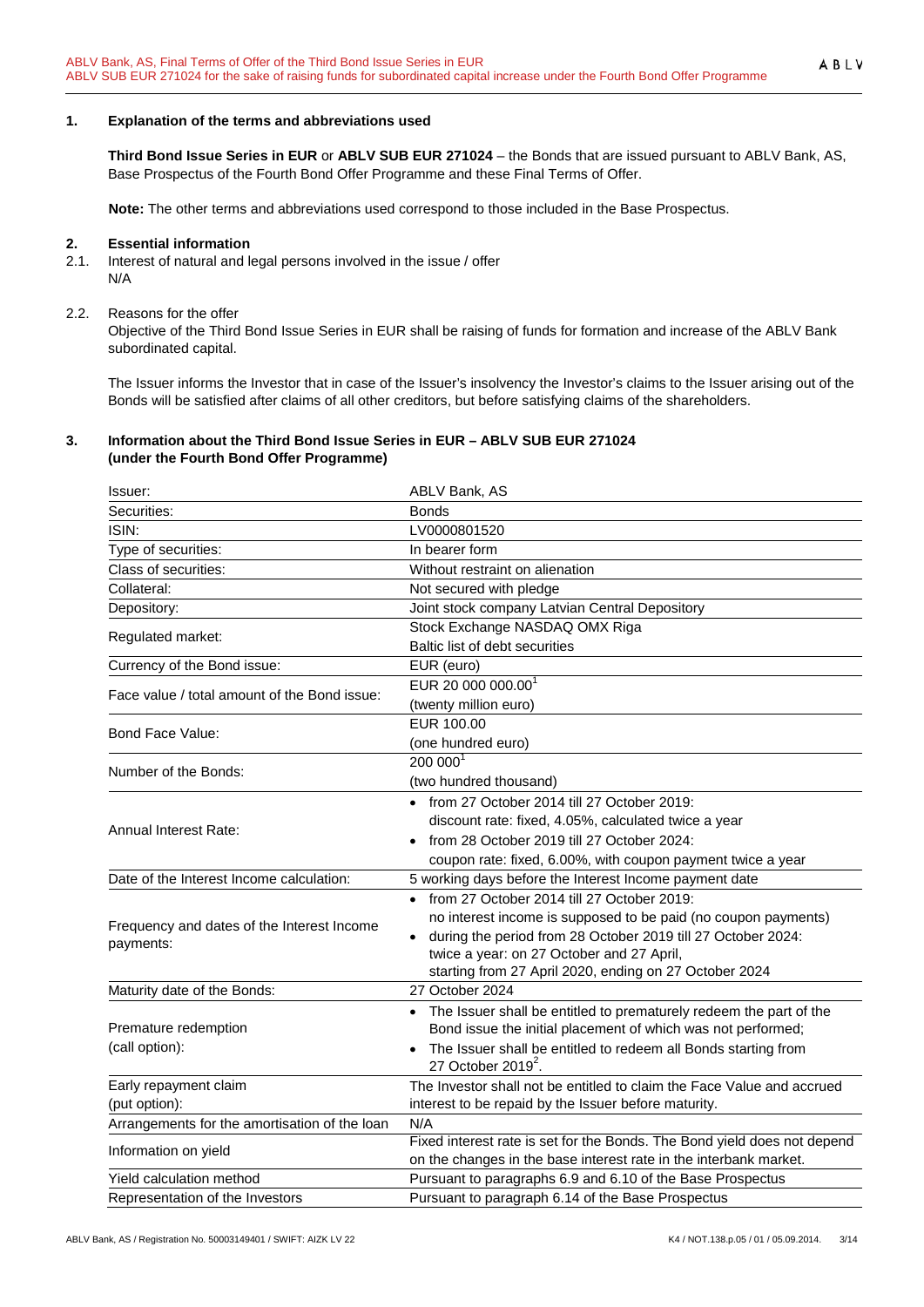| Decisions on the Bond issue              | The Bonds are issued and public offering is performed pursuant to the<br>following decisions of ABLV Bank:<br>• decision on the bond issue of the extraordinary meeting of<br>shareholders, dated 21 March 2014 (Minutes No. 2, paragraph 5.5);<br>decision of the Board on approving the Base Prospectus of the Fourth<br>$\bullet$<br>Bond Offer Programme, dated 10 April 2014 (Minutes No. V-21,<br>paragraph 1);<br>• decision of the Board on approval of ABLV Bank, AS, Final Terms of<br>Offer of the Third Bond Issue Series in EUR - ABLV SUB EUR<br>271024 for the sake of raising funds for subordinated capital increase<br>under the Fourth Bond Offer Programme, dated 4 September 2014 |
|------------------------------------------|--------------------------------------------------------------------------------------------------------------------------------------------------------------------------------------------------------------------------------------------------------------------------------------------------------------------------------------------------------------------------------------------------------------------------------------------------------------------------------------------------------------------------------------------------------------------------------------------------------------------------------------------------------------------------------------------------------|
|                                          | (Minutes No. V-55).                                                                                                                                                                                                                                                                                                                                                                                                                                                                                                                                                                                                                                                                                    |
| Issue date:                              | 27 October 2014                                                                                                                                                                                                                                                                                                                                                                                                                                                                                                                                                                                                                                                                                        |
| Public offer start date:                 | Not later than on 5 September 2014, the information shall be published<br>at the Issuer's home page www.ablv.com                                                                                                                                                                                                                                                                                                                                                                                                                                                                                                                                                                                       |
|                                          | The public offer start date is 12 September 2014                                                                                                                                                                                                                                                                                                                                                                                                                                                                                                                                                                                                                                                       |
| Public offer end date:                   | 20 October 2014                                                                                                                                                                                                                                                                                                                                                                                                                                                                                                                                                                                                                                                                                        |
| Decision on concluding the transactions: | Pursuant to paragraph 8.4 of the Base Prospectus, the decision on<br>concluding the transactions will be made on 23 October 2014                                                                                                                                                                                                                                                                                                                                                                                                                                                                                                                                                                       |
| Settlement date:                         | 27 October 2014                                                                                                                                                                                                                                                                                                                                                                                                                                                                                                                                                                                                                                                                                        |

 $1$  Before the end of the public offer period, but not later than 4 (four) working days prior to the public offer end date, the Issuer may increase the Issue Series size. If amendments to the Final Terms are made, those shall be published in the same way as the Final Terms.

 $2$  Pursuant to Article 63 of REGULATION (EU) No 575/2013 OF THE EUROPEAN PARLIAMENT AND OF THE COUNCIL of 26 June 2013 on prudential requirements for credit institutions and investment firms and amending Regulation (EU) No 648/2012, the following requirements apply to the bonds intended for raising subordinated capital and recognized as Tier 2 instruments:

- original maturity of at least 5 (five) years;
- the claim on the principal amount of the bonds under the provisions governing the instruments is wholly subordinated to claims of all non-subordinated creditors;
- where the bonds include one or more call options, the options are exercisable at the sole discretion of the Issuer;
- such bonds may not be called, redeemed or repurchased by the Issuer before the minimum period of 5 (five) years elapses, except in case of the Issuer's insolvency or liquidation;
- the bonds intended for raising subordinated capital may be called, redeemed, or repurchased before maturity only given a prior permission of the FCMC and not before 5 (five) years after the date of issue;

as well as other requirements pursuant to Article 63 of REGULATION (EU) No 575/2013 OF THE EUROPEAN PARLIAMENT AND OF THE COUNCIL of 26 June 2013 on prudential requirements for credit institutions and investment firms and amending Regulation (EU) No 648/2012.

# <span id="page-3-0"></span>**4. Terms and conditions of the offer**

#### 4.1. Initial placement process

The initial placement process is described in paragraph 8.4 of the Base Prospectus.

The total amount of the Third Bond Issue Series in EUR is EUR 20 000 000.00 (twenty million euro).

The public offer start date is 12 September 2014.

A representative of the Investment Company or the Investor itself, provided it has a financial instruments account opened with ABLV Bank, shall submit an order to the Issuer, using the sample form "Financial Instruments Transaction Order" appended hereto, on working days from 08:30 till 18:30. The order may also be submitted electronically, using a corresponding order form in ABLV Bank Internetbank.

The public offer end date shall be 20 October 2014. Orders shall be accepted by ABLV Bank till the end of the working day, i.e., 18:30, or electronically – till the end of the day, i.e., 24:00.

Information about the order submission can be obtained:

- by phone:  $+371\,6700\,2777$
- via e-mail: **ibas@ablv.com**

The orders submitted to the Issuer may not be altered or revoked.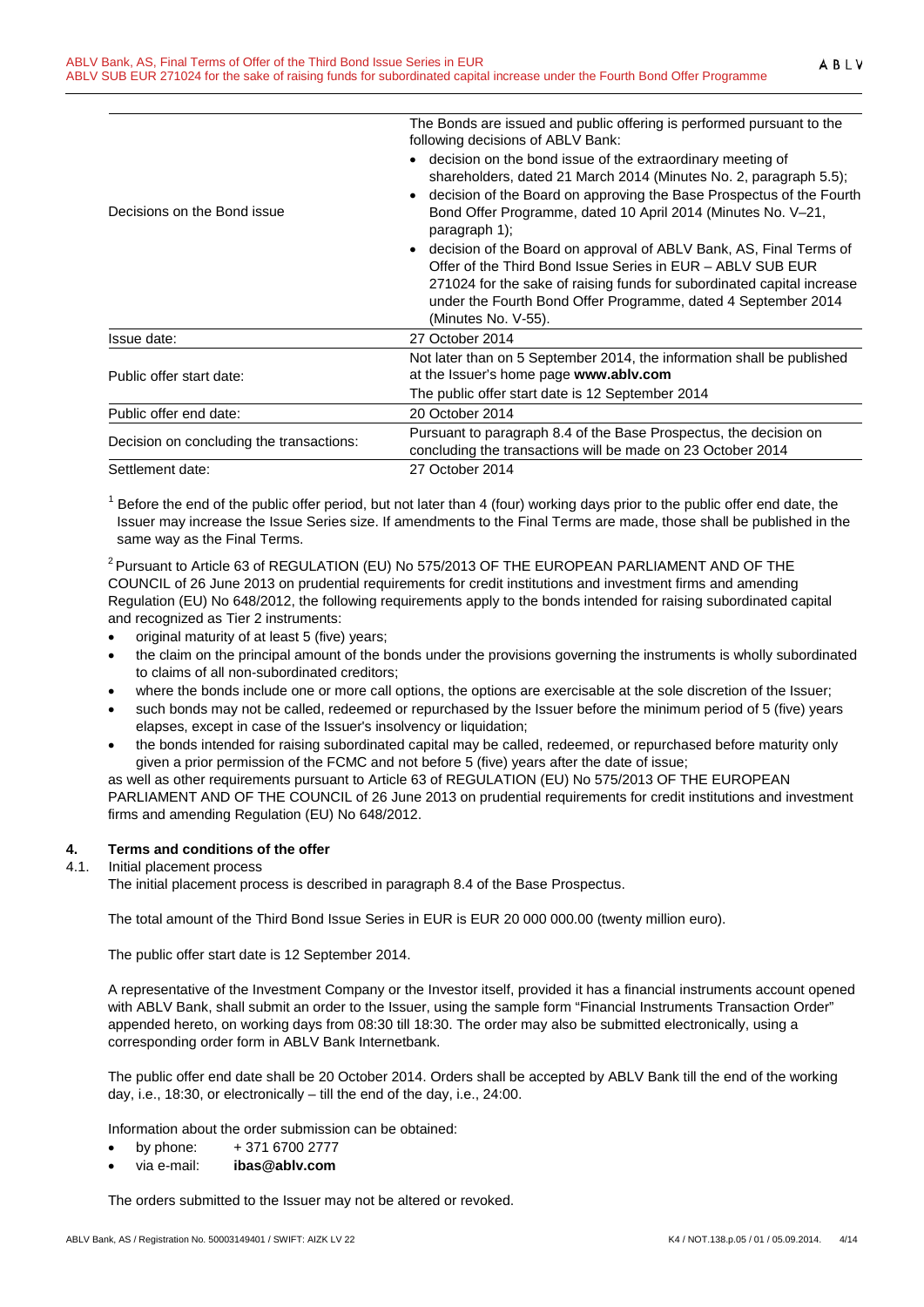- 4.2. A description of the possibility to reduce subscriptions and the manner for refunding excess amount paid by applicants N/A
- 4.3. Details of the minimum and/or maximum amount of application Pursuant to paragraph 8.4 of the Base Prospectus, maximum number of the Bonds that a single Investor may apply for is not set. The Investor may not apply for purchasing less then 1 (one) Bond.
- 4.4. Settlement process

Within this Bond Issue Series, settlement under initial placement transactions shall be performed as follows:

- not applying the DVP principle, if agreed so by the underwriter and the Investor, or
- applying the DVP principle, regulated by the respective LCD rules On DVP Settlement for OTC Transactions.

If the transaction parties agree on not applying the DVP principle, the moment of the Bonds' delivery and the moment of payment may be different. The Investor shall ensure funds in the respective account on the day agreed upon by the transaction parties, whereas the Bonds shall be credited to the Investor's account on the day agreed upon by the transaction parties.

DVP shall be executed on the T+2 day, where "T" stands for the day of concluding the Bond purchase transaction, and "2" is the 2nd (second) working day after the day of concluding the Bond purchase transaction.

The day of concluding the transaction shall be the day of making the decision on concluding the transaction – for this Series it is set to be 23 October 2014.

The settlement date under the Third Bond Issue Series in EUR shall be 27 October 2014.

4.5. Information about results

Pursuant to paragraph 8.6 of the Base Prospectus, information on the initial placement results will be published at the Issuer's home page **www.ablv.com** within 10 (ten) working days after the public offer end date.

4.6. The procedure for the exercise of any right of pre-emption, the negotiability of subscription rights and the treatment of subscription rights not exercised N/A

#### <span id="page-4-0"></span>**5. Plan of securities distribution and allotment**

- 5.1. Offering the Bonds simultaneously in the markets of two or more countries N/A
- 5.2. Notification to applicants of the Bond amount allotted The Bank shall send a confirmation of the concluded transaction to the Investor, following the procedure set forth in ABLV Capital Markets, IBAS, General Terms of Business. The General Terms of Business are available at the Issuer's home page **[www.ablv.com.](http://www.ablv.com/)**

# <span id="page-4-1"></span>**6. Pricing**

- 6.1. Initial placement price of a Bond Initial placement price of a Bond is set to be **81.8340%** of the Bond's face value. The Bond's face value is EUR 100.00 (one hundred euro).
- 6.2. Pricing method

ABLV Bank Board will determine the Bonds' price depending on the situation in secondary market of similar securities then present and, in particular, based on evaluation of the demand in the securities market and yield of comparable market instruments. The price determined by ABLV Bank for the Bond Issue Series shall be the same for all Investors and shall remain constant throughout the whole initial placement period.

#### 6.3. Application of expenses and taxes

Purchasing the Bonds during the initial placement period, the Investor will have to transfer just set Bond sale price to the Issuer for each Bond unit being purchased.

Additional expenses under the transaction, which might include, without limitation, fees for account opening, for transaction conclusion and execution, may vary in different Investment Companies, and the Investor can find those out in the respective Investment Company engaged by the Investor in concluding the Bonds' purchase transaction as intermediary. ABLV Bank will not receive the said additional payments and shall not be responsible for those additional expenses.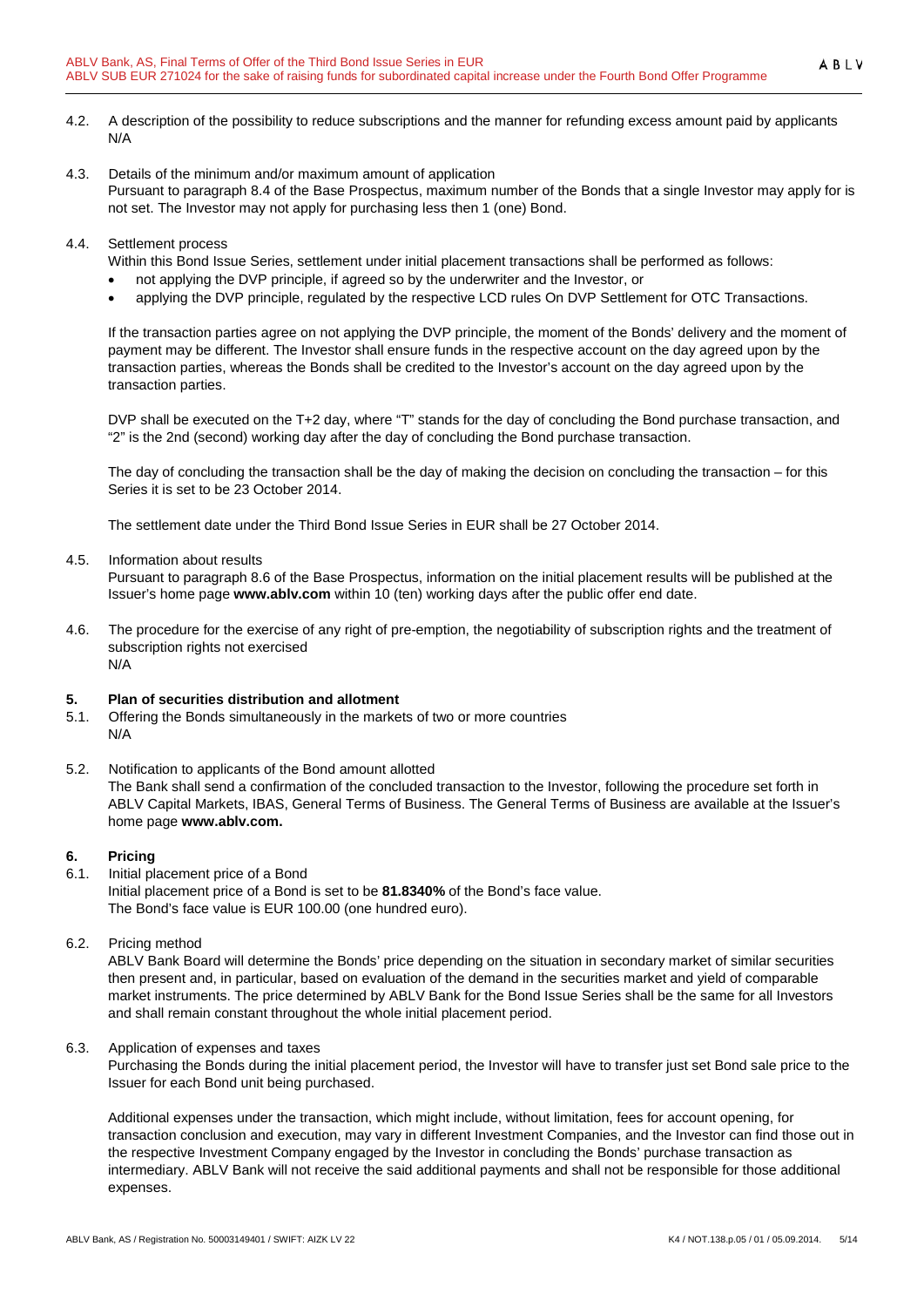The Issuer shall be responsible for withholding and payment of taxes in compliance with the procedures and amount stated in the Republic of Latvia normative acts. The Issuer shall not be responsible for payment of taxes where the Republic of Latvia normative acts do not stipulate the Issuer's duty to assess and withhold the tax amount before making Interest Income payments.

#### <span id="page-5-0"></span>**7. Placing and Underwriting**

- 7.1. Offer coordinator
	- N/A

# 7.2. Depository

Joint stock company Latvian Central Depository, legal address: 1 Vaļņu Street, Riga, Latvia.

- 7.3. Entities agreeing to underwrite the issue N/A
- 7.4. Time of reaching the underwriting agreement N/A

# <span id="page-5-1"></span>**8. Admission to regulated market and trading arrangements**

- 8.1. Term and conditions of admission to regulated market Pursuant to paragraph 9 of the Base Prospectus, application for admitting the Bonds to the regulated market will be prepared in accordance with the Stock Exchange requirements and submitted within 3 (three) months after the end of the initial placement at the latest.
- 8.2. Regulated market

Stock Exchange NASDAQ OMX Riga list of debt securities.

8.3. Entities which have a firm commitment to act as intermediaries in secondary trading, providing liquidity through bid and offer rates and description of the main terms of their commitment N/A

# <span id="page-5-2"></span>**9. Information about previous Bond Issue Series performed under the Programme**

- One issue performed under ABLV Bank, AS, First Offer Programme,
- Seven issues performed under ABLV Bank, AS, Second Offer Programme and
- Eight issues performed under ABLV Bank, AS, Third Offer Programme

have been included in the bond lists of the Stock Exchange NASDAQ OMX Riga regulated markets.

Under ABLV Bank, AS, Fourth Offer Programme, there were two issues performed and included to securities lists of NASDAQ OMX Riga regulated markets:

|                                | Straight coupon bonds in USD | Straight coupon bonds in EUR |
|--------------------------------|------------------------------|------------------------------|
| <b>ISIN</b>                    | LV0000801421                 | LV0000801439                 |
| Issue size                     | USD 75 000 000,00            | EUR 20 000 000,00            |
| Issue name                     | ABLV FXD USD 080716          | ABLV FXD EUR 080716          |
| Coupon rate (p.a.)             | Fixed: 2.00%                 | Fixed: 2.05%                 |
| Current interest income period | $08.07.2014 - 07.01.2015$    | $08.07.2014 - 07.01.2015$    |
| Issue date                     | 08.07.2014                   | 08.07.2014                   |
| Maturity date                  | 08.07.2016                   | 08.07.2016                   |

Simultaneously with the Third Bond Issue Series in EUR, the following public offering is performed under the Fourth Bond Offer Programme:

- Second Bond Issue Series in USD ABLV FXD USD 281016 straight 2-year bonds;
- Second Bond Issue Series in EUR ABLV FXD EUR 281016 straight 2-year bonds;

The Investors can find the information about issues performed under the First, Second, Third and Fourth Offer Programmes and their Final Terms at ABLV Bank, AS, home page **[www.ablv.com](http://www.ablv.com/)**.

ABLV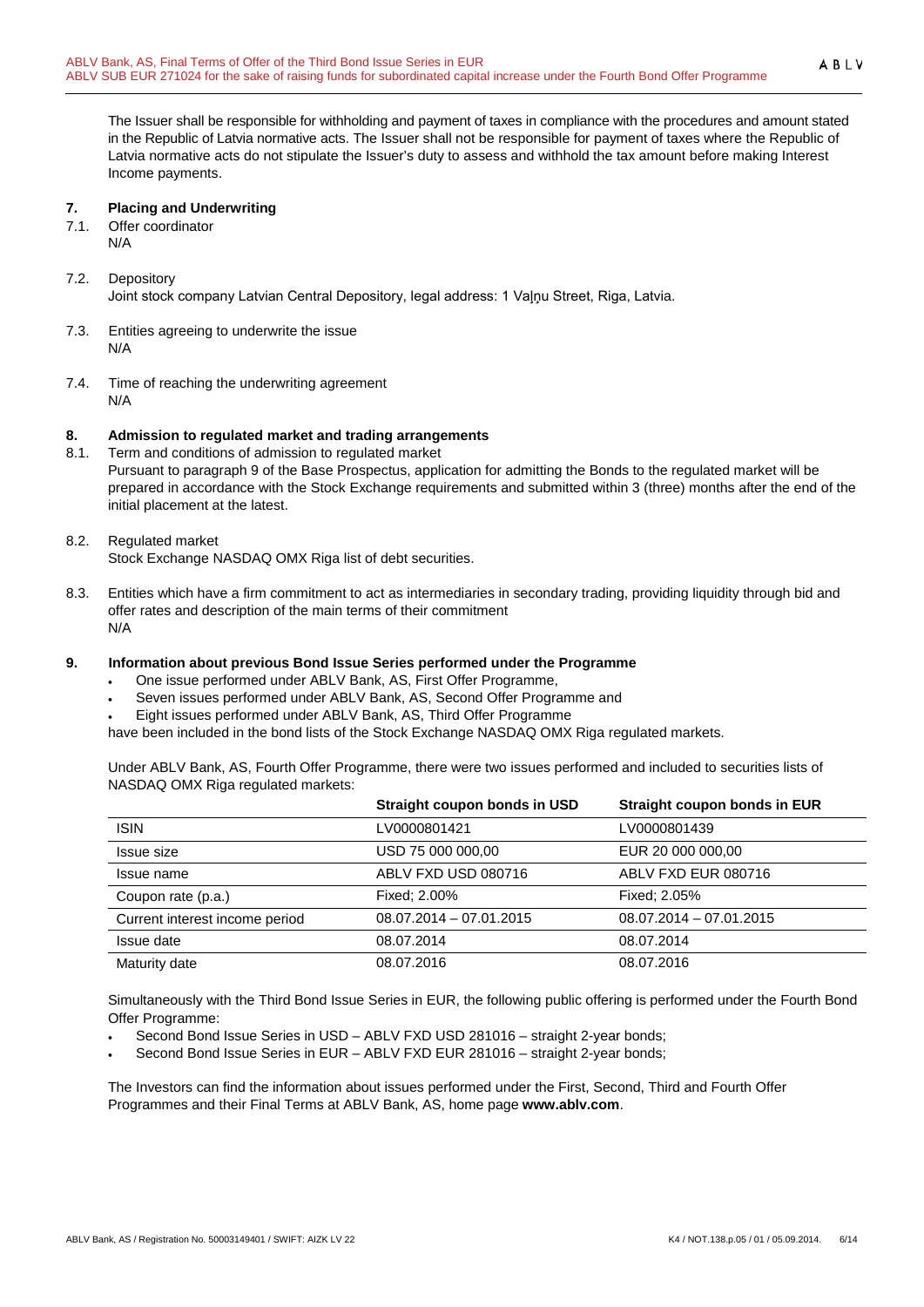# <span id="page-6-0"></span>**10. Additional information**

- 10.1. Advisors connected with the Bond issue N/A
- 10.2. Information about the Bond issue provided by third parties N/A
- 10.3. Credit ratings assigned to the Bonds N/A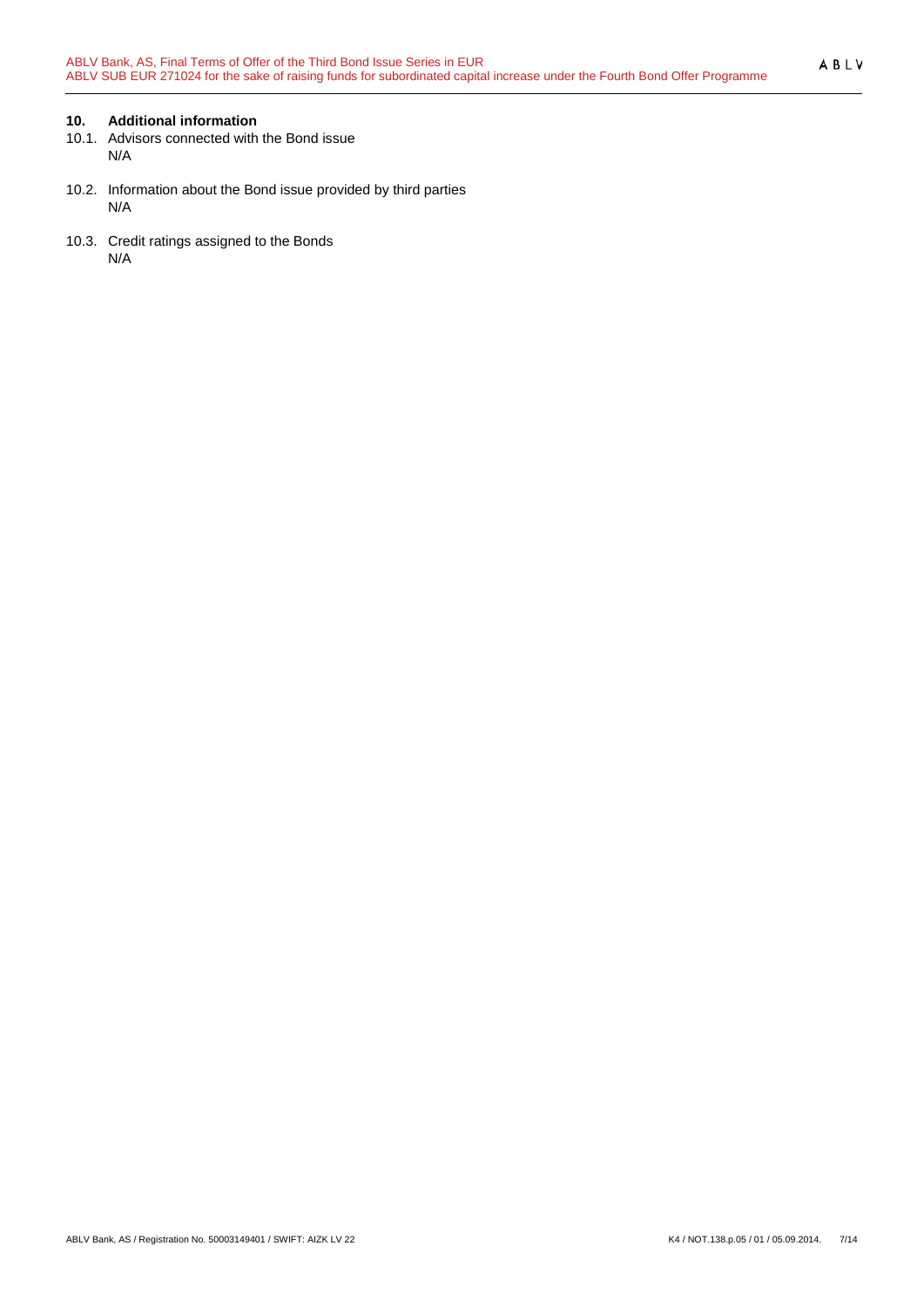| Name, surname           | <b>Position held</b>                                                   | <b>Signature</b> |
|-------------------------|------------------------------------------------------------------------|------------------|
| <b>Ernests Bernis</b>   | Chairman of the Board,<br>Chief Executive Officer (CEO)                |                  |
| Vadims Reinfelds        | Deputy Chairman of the Board,<br>Deputy Chief Executive Officer (dCEO) |                  |
| Māris Kannenieks        | Member of the Board,<br>Chief Financial Officer (CFO)                  |                  |
| Aleksandrs Pāže         | Member of the Board,<br>Chief Compliance Officer (CCO)                 |                  |
| Edgars Pavlovičs        | Member of the Board,<br>Chief Risk Officer (CRO)                       |                  |
| <b>Rolands Citajevs</b> | Member of the Board,<br>Chief Information Officer (CIO)                |                  |

The Final Terms were approved at ABLV Bank Board session on 4 September 2014.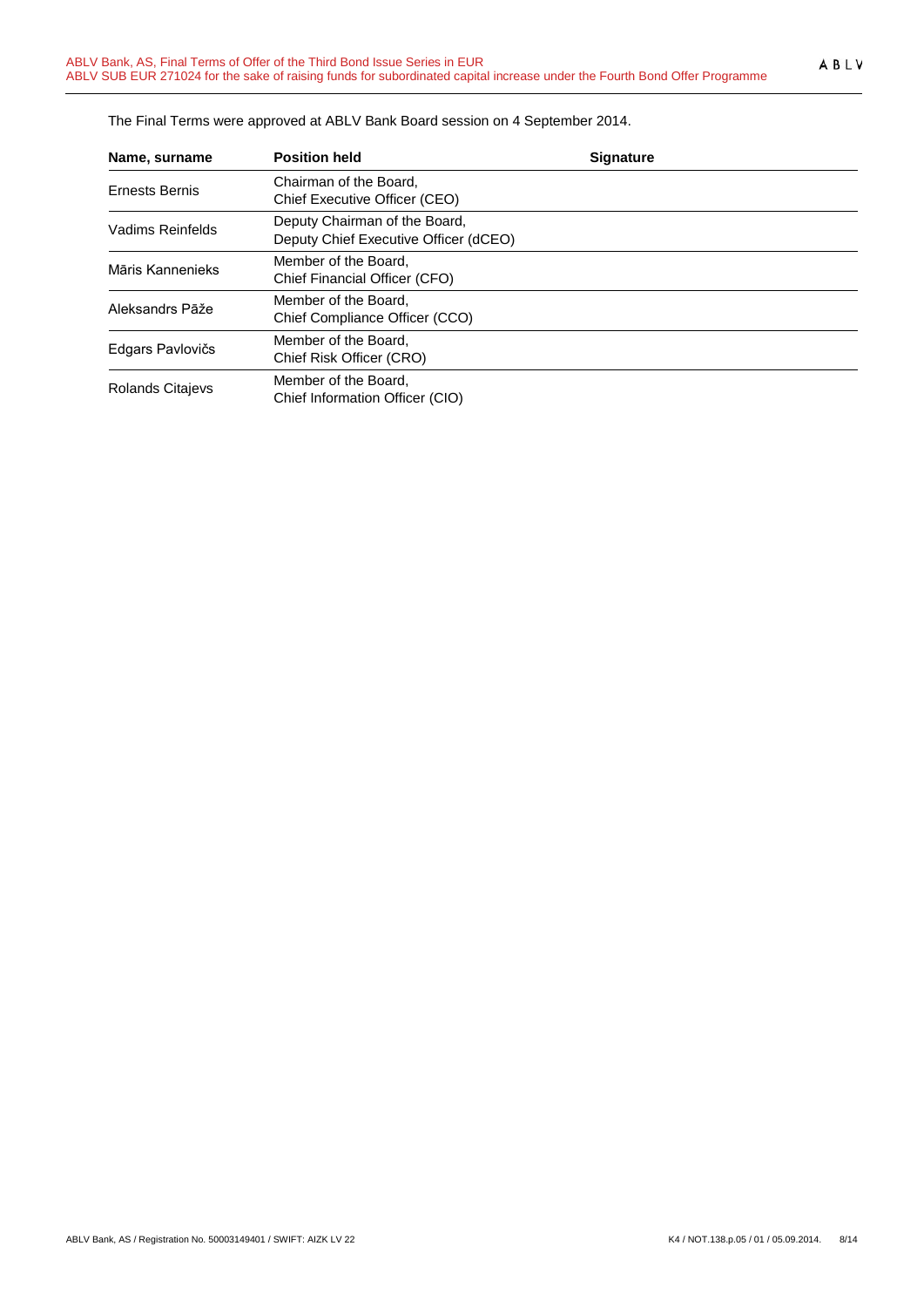#### Summary of the Bond issue

Appendix 1

Section A. Introduction and warnings

The summary shall be deemed the introduction of the Base Prospectus.

Any decision on investing in the Bonds shall be based on the Investor's judgement on the whole Base Prospectus and the respective Final Terms of the Bond issue.

Should any claim be lodged to a court regarding the information provided in the Base Prospectus, if necessary, the Investor lodging the claim to a court in accordance with normative acts of the respective member state shall cover the

costs of translating the Base Prospectus before the proceedings are initiated. The persons responsible for the information provided in the Base Prospectus, including persons that translated the same and applied for its notification, may be held civilly liable only where the summary is misleading, inaccurate, or inconsistent with other sections of the Base Prospectus, or fails to provide the most essential information that would aid the Investors when considering whether to invest in the Bonds.

# Section B. Issuer

A.1

| B.1  | Legal and commercial<br>name of the Issuer                                                                                                 | ABLV Bank, AS.                                                                                                                                                                                                                                                                                                                                     |
|------|--------------------------------------------------------------------------------------------------------------------------------------------|----------------------------------------------------------------------------------------------------------------------------------------------------------------------------------------------------------------------------------------------------------------------------------------------------------------------------------------------------|
| B.2  | The domicile and legal<br>form of the Issuer, the<br>legislation under which<br>the Issuer operates and<br>its country of<br>incorporation | ABLV Bank is a joint stock company registered in the Republic of Latvia, which carries out its<br>operations in accordance with the Republic of Latvia legal acts, the European Union normative<br>acts, and the issued licence that allows rendering all financial services stated in the Credit<br>Institution Law.                              |
| B.3  | Description of, and key<br>factors relating to, the<br>nature of the Issuer's<br>current operations and<br>its principal activities        | Major lines of ABLV Bank business are settlement products, investment services, asset<br>management, and lending. The Issuer's place of rendering the services is the Republic of Latvia.                                                                                                                                                          |
| B.4a | Description of the most<br>significant recent trends<br>affecting the Issuer and<br>the industries in which it<br>operates                 | As at the day of producing the Final Terms, there is no information on any detected trends that<br>might have significant negative effect on operations of ABLV Bank, AS, or the banking sector in<br>2014. In 2014, liquidity and capitalization level in the banking sector remain high. ABLV Bank,<br>AS, plans gradual natural growth in 2014. |
| B.4b | Description of any<br>known trends affecting<br>the Issuer and the<br>industries in which it<br>operates                                   | As at the day of producing the Final Terms, there is no information on any detected trends,<br>events, claims, or obligations that might have significant negative effect on further operations of<br>ABLV Bank, AS, or the Republic of Latvia credit institution sector.                                                                          |

The information provided in the table below completely matches that presented in ABLV Bank consolidated report for H1 2014.

|   |                | No Name of the company                                    | number      | Code of country of<br>Registration incorporation and<br>address | Type of<br>$\overline{\text{activities}}^1$ | Interest in<br>share<br>capital (%) rights (%) | Share of<br>voting | <b>Motivation</b><br>for inclusion<br>in the group <sup><math>\epsilon</math></sup> |
|---|----------------|-----------------------------------------------------------|-------------|-----------------------------------------------------------------|---------------------------------------------|------------------------------------------------|--------------------|-------------------------------------------------------------------------------------|
|   | 1              | ABLV Bank, AS                                             | 50003149401 | LV, Elizabetes iela 23,<br>Rīga, LV-1010                        | <b>BNK</b>                                  | 100                                            | 100                | MT                                                                                  |
|   | $\overline{2}$ | <b>ABLV Bank</b><br>Luxembourg, S.A.                      | B 162048    | LU, Boulevard Royal, 26a,<br>L-2449, Luxembourg                 | <b>BNK</b>                                  | 100                                            | 100                | МS                                                                                  |
| n | 3              | <b>ABLV Consulting</b><br>Services, AS                    | 40003540368 | LV, Elizabetes iela 23,<br>Rīga, LV-1010                        | <b>PLS</b>                                  | 100                                            | 100                | МS                                                                                  |
|   | 4              | <b>ABLV Corporate</b><br>Services Holding<br>Company, SIA | 40103799987 | LV, Elizabetes iela 23,<br>Rīga, LV-1010                        | <b>CFI</b>                                  | 100                                            | 100                | МS                                                                                  |
|   | 5              | <b>ABLV Corporate</b><br>Services, SIA                    | 40103283479 | LV, Elizabetes iela 23,<br>Rīga, LV-1010                        | <b>PLS</b>                                  | 100                                            | 100                | <b>MMS</b>                                                                          |
|   | 6              | <b>ABLV Corporate</b><br>Services, LTD                    | HE273600    | CY, 15 Karaiskaki Street,<br>3032, Limassol                     | <b>PLS</b>                                  | 100                                            | 100                | <b>MMS</b>                                                                          |
|   | 7              | Pillar Holding<br>Company, KS                             | 40103260921 | LV, Elizabetes iela 23,<br>Rīga, LV-1010                        | <b>CFI</b>                                  | 100                                            | 100                | <b>MS</b>                                                                           |
|   | 8              | Pillar, SIA                                               | 40103554468 | LV, Elizabetes iela 23,<br>Rīga, LV-1010                        | <b>PLS</b>                                  | 100                                            | 100                | МS                                                                                  |
|   | 9              | Pillar Management, SIA                                    | 40103193211 | LV, Elizabetes iela 23,<br>Rīga, LV-1010                        | <b>PLS</b>                                  | 100                                            | 100                | <b>MMS</b>                                                                          |

 $B.5$  Issuer's position withi the group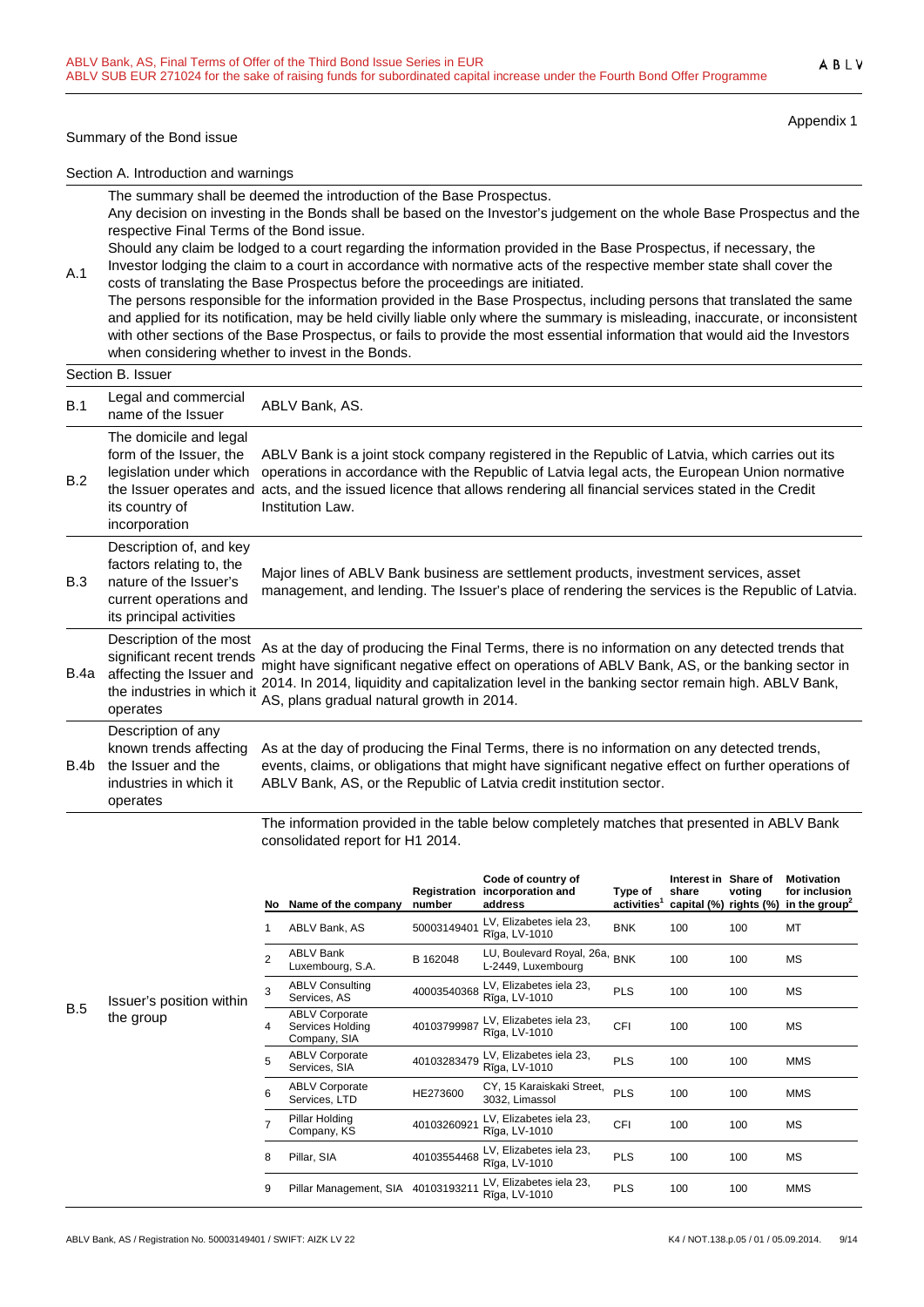|  | o |  |
|--|---|--|
|--|---|--|

| No. | Name of the company                           | number      | Code of country of<br>Registration incorporation and<br>address                                                                                                                                                                          | Type of<br>activities <sup>1</sup> | Interest in Share of<br>share<br>capital (%) rights (%) | voting | <b>Motivation</b><br>for inclusion<br>in the group <sup>2</sup> |
|-----|-----------------------------------------------|-------------|------------------------------------------------------------------------------------------------------------------------------------------------------------------------------------------------------------------------------------------|------------------------------------|---------------------------------------------------------|--------|-----------------------------------------------------------------|
| 10  | Pillar 2, SIA                                 | 40103193033 | LV, Elizabetes iela 23,<br>Rīga, LV-1010                                                                                                                                                                                                 | <b>PLS</b>                         | 100                                                     | 100    | MMS                                                             |
| 11  | Pillar 3, SIA                                 | 40103193067 | LV, Elizabetes iela 23,<br>Rīga, LV-1010                                                                                                                                                                                                 | <b>PLS</b>                         | 100                                                     | 100    | MMS                                                             |
| 12  | Pillar 4, SIA                                 | 40103210494 | LV, Elizabetes iela 23,<br>Rīga, LV-1010                                                                                                                                                                                                 | <b>PLS</b>                         | 100                                                     | 100    | <b>MMS</b>                                                      |
| 13  | Pillar 6, SIA                                 | 40103237323 | LV, Elizabetes iela 23,<br>Rīga, LV-1010                                                                                                                                                                                                 | <b>PLS</b>                         | 100                                                     | 100    | MMS                                                             |
| 14  | Pillar 7, SIA                                 | 40103237304 | LV, Elizabetes iela 23,<br>Rīga, LV-1010                                                                                                                                                                                                 | <b>PLS</b>                         | 100                                                     | 100    | MMS                                                             |
| 15  | Pine Breeze, SIA                              | 40103240484 | LV, Elizabetes iela 23,<br>Rīga, LV-1010                                                                                                                                                                                                 | PLS                                | 100                                                     | 100    | MMS                                                             |
| 16  | Pillar 9, SIA                                 | 40103241210 | LV, Elizabetes iela 23,<br>Rīga, LV-1010                                                                                                                                                                                                 | <b>PLS</b>                         | 100                                                     | 100    | MMS                                                             |
| 17  | Pillar 10, SIA                                | 50103247681 | LV, Elizabetes iela 23,<br>Rīga, LV-1010                                                                                                                                                                                                 | <b>PLS</b>                         | 100                                                     | 100    | <b>MMS</b>                                                      |
| 18  | Pillar 11, SIA                                | 40103258310 | LV, Elizabetes iela 23,<br>Rīga, LV-1010                                                                                                                                                                                                 | <b>PLS</b>                         | 100                                                     | 100    | <b>MMS</b>                                                      |
| 19  | Pillar 12, SIA                                | 40103290273 | LV, Elizabetes iela 23,<br>Rīga, LV-1010                                                                                                                                                                                                 | <b>PLS</b>                         | 100                                                     | 100    | MMS                                                             |
| 20  | Lielezeres Apartment<br>House, SIA            | 50103313991 | LV, Elizabetes iela 23,<br>Rīga, LV-1010                                                                                                                                                                                                 | <b>PLS</b>                         | 100                                                     | 100    | <b>MMS</b>                                                      |
| 21  | Pillar 18, SIA                                | 40103492079 | LV, Elizabetes iela 23,<br>Rīga, LV-1010                                                                                                                                                                                                 | <b>PLS</b>                         | 100                                                     | 100    | MMS                                                             |
| 22  | Pillar 19, SIA                                | 40103766952 | LV, Elizabetes iela 23,<br>Rīga, LV-1010                                                                                                                                                                                                 | <b>PLS</b>                         | 100                                                     | 100    | MMS                                                             |
| 23  | Elizabetes Park House,<br>SIA                 | 50003831571 | LV, Elizabetes iela 23,<br>Rīga, LV-1010                                                                                                                                                                                                 | <b>PLS</b>                         | 91.6                                                    | 91.6   | MMS                                                             |
| 24  | Schaller Kyncl<br>Architekten Riga, SIA       | 40103437217 | LV, Pulkveža brieža iela<br>28A, Rīga, LV1045                                                                                                                                                                                            | <b>PLS</b>                         | 100                                                     | 100    | <b>MMS</b>                                                      |
| 25  | Pillar Parking, SIA                           | 40103731804 | LV, Elizabetes iela 23,<br>Rīga, LV-1010                                                                                                                                                                                                 | <b>PLS</b>                         | 100                                                     | 100    | MMS                                                             |
| 26  | New Hanza City, SIA                           | 40103222826 | LV, Elizabetes iela 23,<br>Rīga, LV-1010                                                                                                                                                                                                 | <b>PLS</b>                         | 100                                                     | 100    | МS                                                              |
| 27  | Hanzas 14c, SIA                               | 40003918290 | LV, Elizabetes iela 23,<br>Rīga, LV-1010                                                                                                                                                                                                 | <b>PLS</b>                         | 100                                                     | 100    | МS                                                              |
| 28  | <b>ABLV Asset</b><br>Management, IPAS         | 40003814724 | LV, Elizabetes iela 23,<br>Rīga, LV-1010                                                                                                                                                                                                 | <b>IPS</b>                         | 91.7                                                    | 100    | МS                                                              |
| 29  | <b>ABLV Capital Markets,</b><br><b>IBAS</b>   | 40003814705 | LV, Elizabetes iela 23,<br>Rīga, LV-1010                                                                                                                                                                                                 | <b>IBS</b>                         | 90                                                      | 100    | MS                                                              |
| 30  | AmberStone Group, AS 40103736854              |             | LV, Elizabetes iela 23,<br>Rīga, LV-1010                                                                                                                                                                                                 | CFI                                | 40.9                                                    | 40.9   | МS                                                              |
| 31  | <b>ABLV Private Equity</b><br>Management, SIA | 40103286757 | LV, Elizabetes iela 23,<br>Rīga, LV-1010                                                                                                                                                                                                 | PLS                                | 100                                                     | 100    | МS                                                              |
| 32  | <b>ABLV Private Equity</b><br>Fund 2010, KS   | 40103307758 | LV, Elizabetes iela 23,<br>Rīga, LV-1010                                                                                                                                                                                                 | CFI                                | 100                                                     | 100    | МS                                                              |
| 33  | Vainode Agro Holding,<br>SIA                  | 40103503851 | LV, Elizabetes iela 23,<br>Rīga, LV-1010                                                                                                                                                                                                 | CFI                                | 70                                                      | 70     | MMS                                                             |
|     | PLS - ancillary subsidiary company.           |             | <sup>1</sup> - BNK – bank, IBS – investment brokerage company, IPS – asset management company, CFI – other financial institution,<br>$2 - MS$ – subsidiary company; MSS – subsidiary company of subsidiary company; MT – parent company. |                                    |                                                         |        |                                                                 |

|            |                       | Ernests Bernis (direct and indirect interest) and Nika Berne | 43.11% |
|------------|-----------------------|--------------------------------------------------------------|--------|
|            |                       | Olegs Fils (indirect interest)                               | 43.12% |
| <b>B.6</b> | Issuer's shareholders | 14 legal entities and 100 individuals                        | 13.77% |

Shareholders of ABLV Bank voting shares have no different voting rights. ABLV Bank is controlled by its shareholders pursuant to the procedures set forth in the Commercial Law.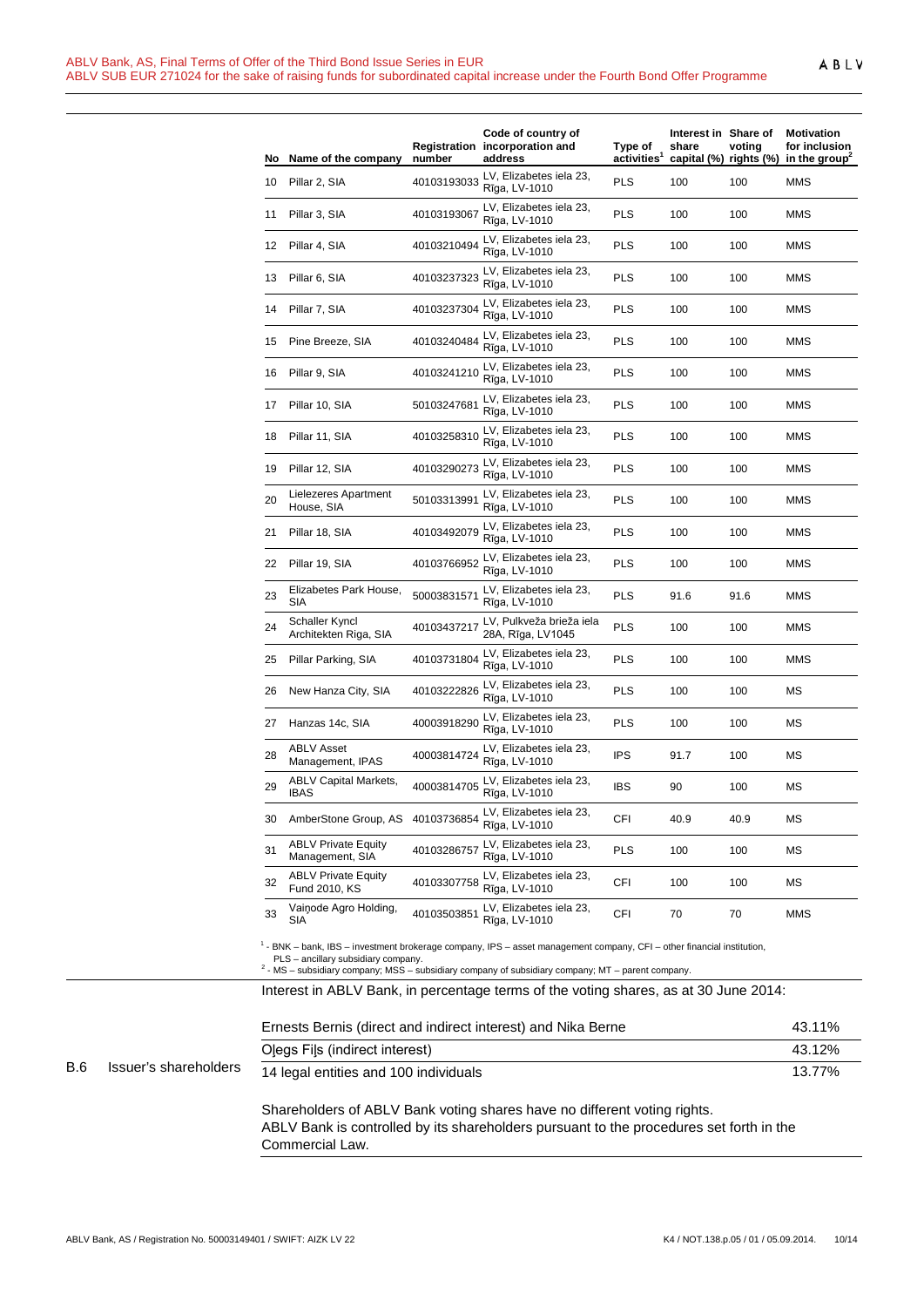# Statements of financial position as at 31 December 2013 and 30 June 2014:

|                                                       | 30.06.2014.     | 31.12.2013. |  |
|-------------------------------------------------------|-----------------|-------------|--|
| Assets                                                | <b>EUR '000</b> | EUR '000    |  |
| Cash and deposits with central banks                  | 152 708         | 356 747     |  |
| Balances due from credit institutions                 | 772 018         | 619037      |  |
| Derivatives                                           | 54              | 451         |  |
| Financial assets at fair value through profit or loss | 16742           | 16794       |  |
| Available-for-sale financial assets                   | 949 094         | 731 659     |  |
| Loans                                                 | 743764          | 761 268     |  |
| Held-to-maturity investments                          | 776 298         | 651 411     |  |
| Investments in subsidiaries and associates            | 123 487         | 132829      |  |
| Investment properties                                 | 24 3 21         | 24 3 30     |  |
| Tangible fixed assets                                 | 10 229          | 9745        |  |
| Intangible fixed assets                               | 4870            | 5016        |  |
| Current corporate income tax receivables              | 338             |             |  |
| Deferred corporate income tax                         |                 |             |  |
| Non-financial assets held for sale                    |                 | 622         |  |
| Other assets                                          | 4 4 6 7         | 5457        |  |
| <b>Total assets</b>                                   | 3578390         | 3 315 366   |  |

#### **30.06.2014. 31.12.2013.**

| <b>Liabilities</b>                       | EUR '000  | EUR '000  |
|------------------------------------------|-----------|-----------|
| Derivatives                              | 60        | 2046      |
| Demand deposits from credit institutions | 13 580    | 14 4 91   |
| Term deposits from credit institutions   | 4 2 8 2   |           |
| Deposits                                 | 2 977 547 | 2 776 457 |
| Current corporate income tax liabilities |           | 5 1 2 5   |
| Other liabilities                        | 13 982    | 11 098    |
| Deferred corporate income tax            | 536       | 169       |
| Provisions                               | 373       | 408       |
| <b>Issued securities</b>                 | 351 981   | 308 386   |
| Subordinated deposits                    | 11 641    | 10 149    |
| <b>Total liabilities</b>                 | 3 373 982 | 3 128 329 |

# B.7 Financial information

#### **Shareholders' equity**

| Total liabilities and shareholders' equity                            | 3578390 | 3 315 366 |
|-----------------------------------------------------------------------|---------|-----------|
| Total shareholders' equity                                            | 204 408 | 187 037   |
| Non-controlling interests                                             |         |           |
| Attributable to the equity holders of the Bank                        | 204 408 | 187 037   |
| Retained earnings for the period                                      | 32 936  | 43 676    |
| Retained earnings brought forward                                     | 68 849  | 68756     |
| Fair value revaluation reserve of available-for-sale financial assets | 1818    | 983       |
| Reserve capital and other reserves                                    | 2 1 3 4 | 2 1 3 4   |
| Share premium                                                         | 66 270  | 41 485    |
| Paid-in share capital                                                 | 32 401  | 30 003    |

|                              |          | 30.06.2014. 31.12.2013. |
|------------------------------|----------|-------------------------|
| <b>Memorandum items</b>      | EUR '000 | EUR '000                |
| Contingent liabilities       | 10 974   | 7 689                   |
| <b>Financial commitments</b> | 77 930   | 61 008                  |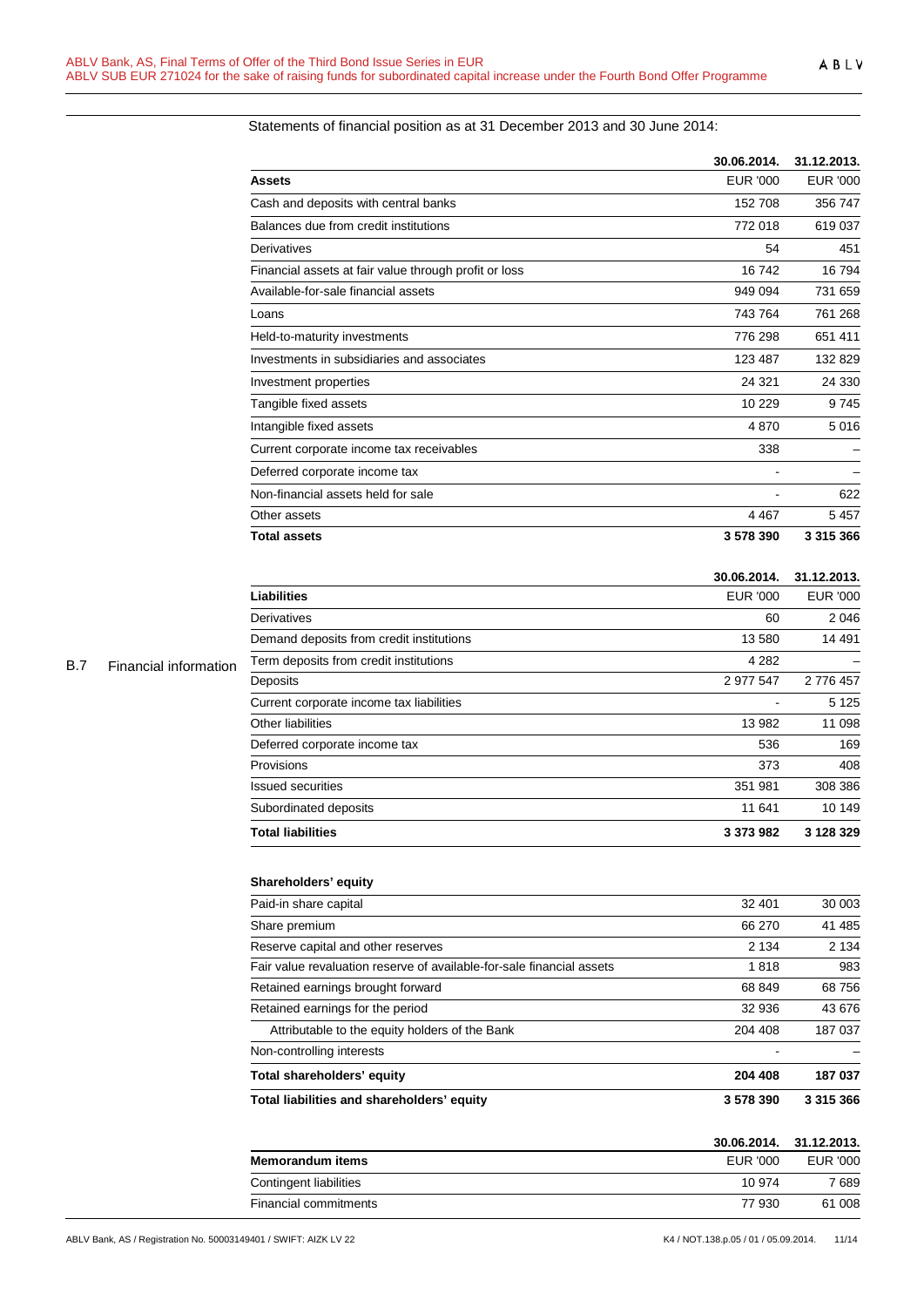| B.8         | Key pro forma<br>financial information                                                                                            | Planning growth, increase of profitability and overall income in 2014, ABLV Bank pays great<br>attention to assessing and reducing possible impact of negative factors, as well as to risk<br>management and compliance with regulatory requirements. At the same time, ABLV Bank and<br>affiliate companies rendering investment services are expected to grow faster than on average<br>within the sector, retaining leading positions in the field of export of financial services, as well as<br>the status of the largest private bank.<br>ABLV Bank will continue work on increasing the number of active customers and services used by<br>them, and will also implement several new investment products. In 2014, we plan to increase the<br>Bank's operating income at least by 15%. Particular attention is supposed to be paid to<br>development of new lending projects in Latvia. |
|-------------|-----------------------------------------------------------------------------------------------------------------------------------|------------------------------------------------------------------------------------------------------------------------------------------------------------------------------------------------------------------------------------------------------------------------------------------------------------------------------------------------------------------------------------------------------------------------------------------------------------------------------------------------------------------------------------------------------------------------------------------------------------------------------------------------------------------------------------------------------------------------------------------------------------------------------------------------------------------------------------------------------------------------------------------------|
|             |                                                                                                                                   | The above information addresses a hypothetical situation and, therefore, does not represent the<br>Issuer's actual financial position or results.                                                                                                                                                                                                                                                                                                                                                                                                                                                                                                                                                                                                                                                                                                                                              |
| <b>B.9</b>  | Profit forecast                                                                                                                   | ABLV Bank made no profit forecasts for the following periods of operations.                                                                                                                                                                                                                                                                                                                                                                                                                                                                                                                                                                                                                                                                                                                                                                                                                    |
| B.10        | Qualifications in the<br>audit report on the<br>financial information                                                             | ABLV Bank audited financial report for H1 2014 contains no auditors' qualifications or disclaimers.                                                                                                                                                                                                                                                                                                                                                                                                                                                                                                                                                                                                                                                                                                                                                                                            |
| B.11        | Issuer's equity                                                                                                                   | ABLV Bank meets equity requirements set forth in the legal acts.<br>As at 30 June 2014, ABLV Bank equity equalled EUR 259.40 million.                                                                                                                                                                                                                                                                                                                                                                                                                                                                                                                                                                                                                                                                                                                                                          |
| <b>B.12</b> | Forecasts regarding                                                                                                               | ABLV Bank forecasts contain no adverse changes since the date of its last published audited<br>financial statements.                                                                                                                                                                                                                                                                                                                                                                                                                                                                                                                                                                                                                                                                                                                                                                           |
|             | the Issuer                                                                                                                        | There are no significant changes in the financial or trading position of ABLV Bank detected<br>subsequent to the period covered by the historical financial information.                                                                                                                                                                                                                                                                                                                                                                                                                                                                                                                                                                                                                                                                                                                       |
| <b>B.13</b> | Events particular to<br>the Issuer which are<br>to a material extent<br>relevant to the<br>evaluation of the<br>Issuer's solvency | Recently there were no events particular to ABLV Bank which are to a material extent relevant to<br>the evaluation of the Issuer's solvency.                                                                                                                                                                                                                                                                                                                                                                                                                                                                                                                                                                                                                                                                                                                                                   |
| <b>B.14</b> | Issuer's position<br>within the group                                                                                             | ABLV Bank is not dependent upon other entities within the ABLV Bank group.                                                                                                                                                                                                                                                                                                                                                                                                                                                                                                                                                                                                                                                                                                                                                                                                                     |
| <b>B.15</b> | Issuer's principal<br>activities                                                                                                  | ABLV Bank principal activities are rendering of financial services.                                                                                                                                                                                                                                                                                                                                                                                                                                                                                                                                                                                                                                                                                                                                                                                                                            |
| <b>B.16</b> | Control over the<br>Issuer                                                                                                        | N/A                                                                                                                                                                                                                                                                                                                                                                                                                                                                                                                                                                                                                                                                                                                                                                                                                                                                                            |
| <b>B.17</b> | Credit ratings<br>assigned to the<br>Issuer's debt<br>securities                                                                  | No credit ratings are assigned to ABLV Bank.                                                                                                                                                                                                                                                                                                                                                                                                                                                                                                                                                                                                                                                                                                                                                                                                                                                   |
|             | $B.18 - B.50$                                                                                                                     | N/A                                                                                                                                                                                                                                                                                                                                                                                                                                                                                                                                                                                                                                                                                                                                                                                                                                                                                            |
|             | Section C. Securities                                                                                                             |                                                                                                                                                                                                                                                                                                                                                                                                                                                                                                                                                                                                                                                                                                                                                                                                                                                                                                |
| C.1         | <b>Bond details</b>                                                                                                               | Bonds issued under the Third Bond Issue Series in EUR - ABLV SUB EUR 271024<br>(ISIN LV0000801520) are dematerialized bearer securities without restraint on alienation.                                                                                                                                                                                                                                                                                                                                                                                                                                                                                                                                                                                                                                                                                                                       |
| C.2         | Currency of the Bond<br>issue                                                                                                     | EUR (euro).                                                                                                                                                                                                                                                                                                                                                                                                                                                                                                                                                                                                                                                                                                                                                                                                                                                                                    |
| C.3         | Information about<br>shares issued                                                                                                | N/A                                                                                                                                                                                                                                                                                                                                                                                                                                                                                                                                                                                                                                                                                                                                                                                                                                                                                            |
| C.4         | Rights attached to the<br>shares issued                                                                                           | N/A                                                                                                                                                                                                                                                                                                                                                                                                                                                                                                                                                                                                                                                                                                                                                                                                                                                                                            |
| C.5         | Restrictions on the<br>free transferability of<br>the Bonds                                                                       | The Bonds are freely transferrable securities that represent the Issuer's debt to the owners of the<br>Bonds without additional collateral. The Bonds are dematerialized bearer securities without<br>restraint on alienation - transferrable securities.                                                                                                                                                                                                                                                                                                                                                                                                                                                                                                                                                                                                                                      |
| C.6         | Admission of the<br>issued shares to<br>trading on a regulated<br>market                                                          | N/A                                                                                                                                                                                                                                                                                                                                                                                                                                                                                                                                                                                                                                                                                                                                                                                                                                                                                            |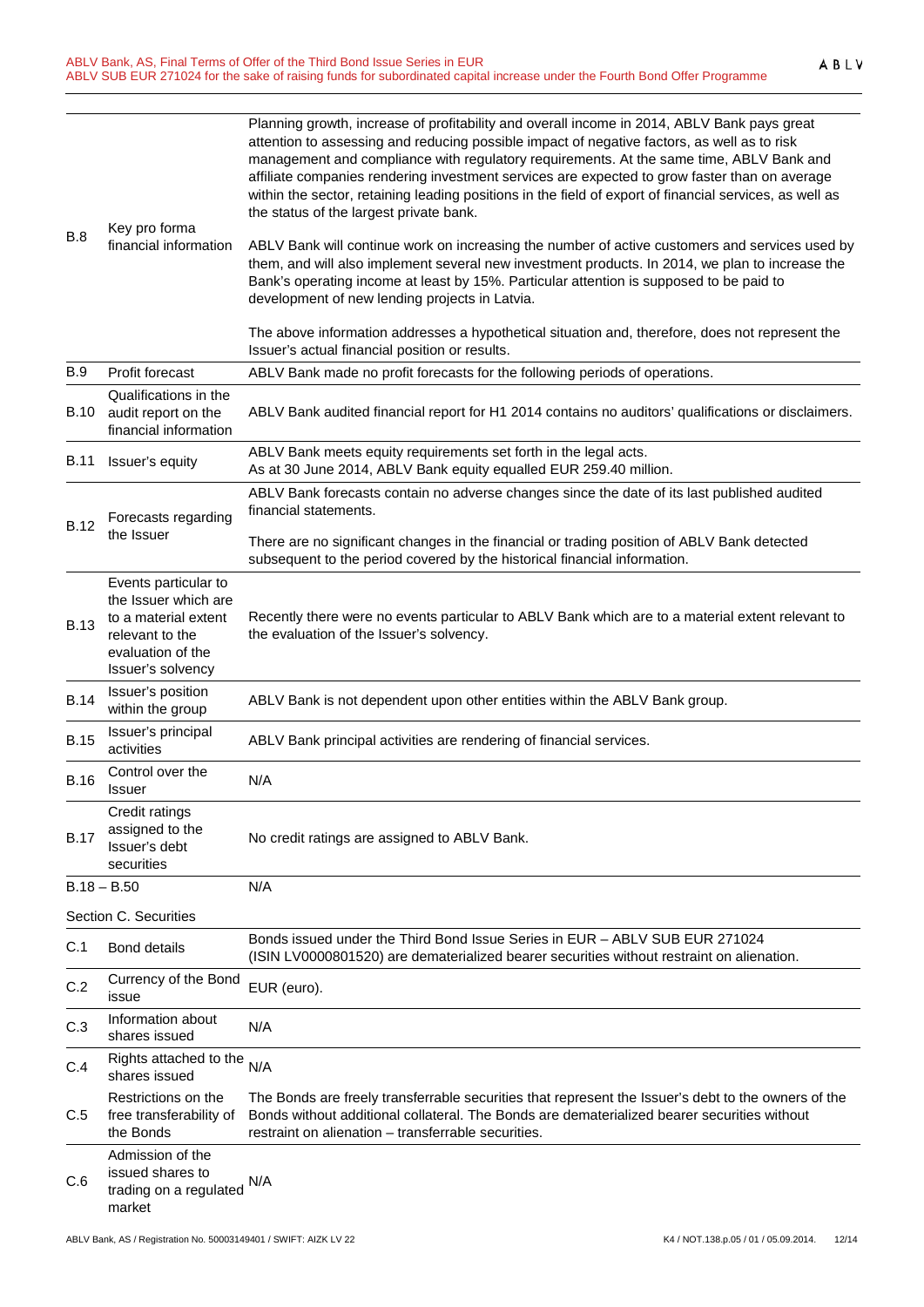| C.7         | Dividend policy                                                             | N/A                                                                                                                                                                                                                                                                                                                                                                                                     |  |
|-------------|-----------------------------------------------------------------------------|---------------------------------------------------------------------------------------------------------------------------------------------------------------------------------------------------------------------------------------------------------------------------------------------------------------------------------------------------------------------------------------------------------|--|
|             | Rights attached to<br>the Bonds                                             | Division of the Bonds into categories<br>The Bonds are not supposed to be divided into categories. Pursuant to these Final Terms,<br>subordinated Bonds are supposed to be issued for the sake of subordinated capital increase.                                                                                                                                                                        |  |
|             |                                                                             | Limitations to the rights attached to the Bonds<br>The Bonds are freely transferrable securities without restraint on their alienation.                                                                                                                                                                                                                                                                 |  |
|             |                                                                             | The Issuer draws the Investor's attention to the fact that where the objective of the Bond Issue<br>Series is raising of funds that the Issuer will use as subordinated capital, in case of the Issuer's<br>insolvency the Investor's claims to the Issuer arising out of the Bonds will be satisfied after claims<br>of all other creditors, but before satisfying claims of the shareholders.         |  |
|             |                                                                             | <b>Interest Rate</b><br>from 27 October 2014 till 27 October 2019:<br>discount rate is set: fixed, 4.05% (p.a.), calculated twice a year;                                                                                                                                                                                                                                                               |  |
| C.8,<br>C.9 |                                                                             | from 28 October 2019 till 27 October 2024:<br>coupon rate is set: fixed, 6.00%, with coupon payment twice a year.                                                                                                                                                                                                                                                                                       |  |
|             |                                                                             | The date from which interest becomes payable and the due dates for interest<br>from 27 October 2014 till 27 October 2019:<br>no interest income is supposed to be paid (no coupon payments);<br>during the period from 28 October 2019 till 27 October 2024, interest will be paid twice a year:<br>$\bullet$<br>on 27 October and 27 April, starting from 27 April 2020, ending on 27 October 2024.    |  |
|             |                                                                             | Bond maturity date and repayment procedures<br>The Investor shall receive the Bond Face Value as a lump-sum payment on 27 October 2024.                                                                                                                                                                                                                                                                 |  |
|             |                                                                             | Bond yield<br>The Bond yield depends on the changes in the base interest rate in the interbank market.                                                                                                                                                                                                                                                                                                  |  |
|             |                                                                             | Representatives of debt security holders<br>Holders of the debt securities may freely determine representatives for exercising the rights<br>attached to the Bonds.                                                                                                                                                                                                                                     |  |
| C.10        | Interest payments<br>under securities<br>involving derivative<br>components | N/A                                                                                                                                                                                                                                                                                                                                                                                                     |  |
| C.11        | Admission of the<br>Bonds to the<br>regulated market                        | The Bonds are supposed to be admitted to the regulated market - the list of debt securities of<br>NASDAQ OMX Riga Stock Exchange.                                                                                                                                                                                                                                                                       |  |
| C.12        | Minimum face value<br>of the issue                                          | Pursuant to paragraph 8.4 of the Base Prospectus, the Investor may not apply for purchasing less<br>than 1 (one) Bond.                                                                                                                                                                                                                                                                                  |  |
|             | $C.13 - C.22$                                                               | N/A                                                                                                                                                                                                                                                                                                                                                                                                     |  |
|             | Section D. Risks                                                            |                                                                                                                                                                                                                                                                                                                                                                                                         |  |
|             | Key information on<br>the key risks                                         | In carrying out its operating activities, ABLV Bank is subject to various risks. Most significant risks<br>that may decrease the Issuer's ability to perform its obligations.                                                                                                                                                                                                                           |  |
| D.1,<br>D.2 |                                                                             | Credit risk<br>1.<br>Credit risk is exposure to potential losses in case of ABLV Bank counterparty or debtor<br>being unable to pay the contractual obligations to ABLV Bank.                                                                                                                                                                                                                           |  |
|             |                                                                             | Liquidity risk<br>2.<br>Liquidity is ABLV Bank ability to maintain or ensure sufficient cash flow to meet the expected<br>(everyday) or sudden (critical) need for the same in order to provide financing for asset<br>growth or discharge the financial obligations in a due time. This means the ability to turn<br>assets into cash with minimal loss or ensure reasonably priced credit facilities. |  |